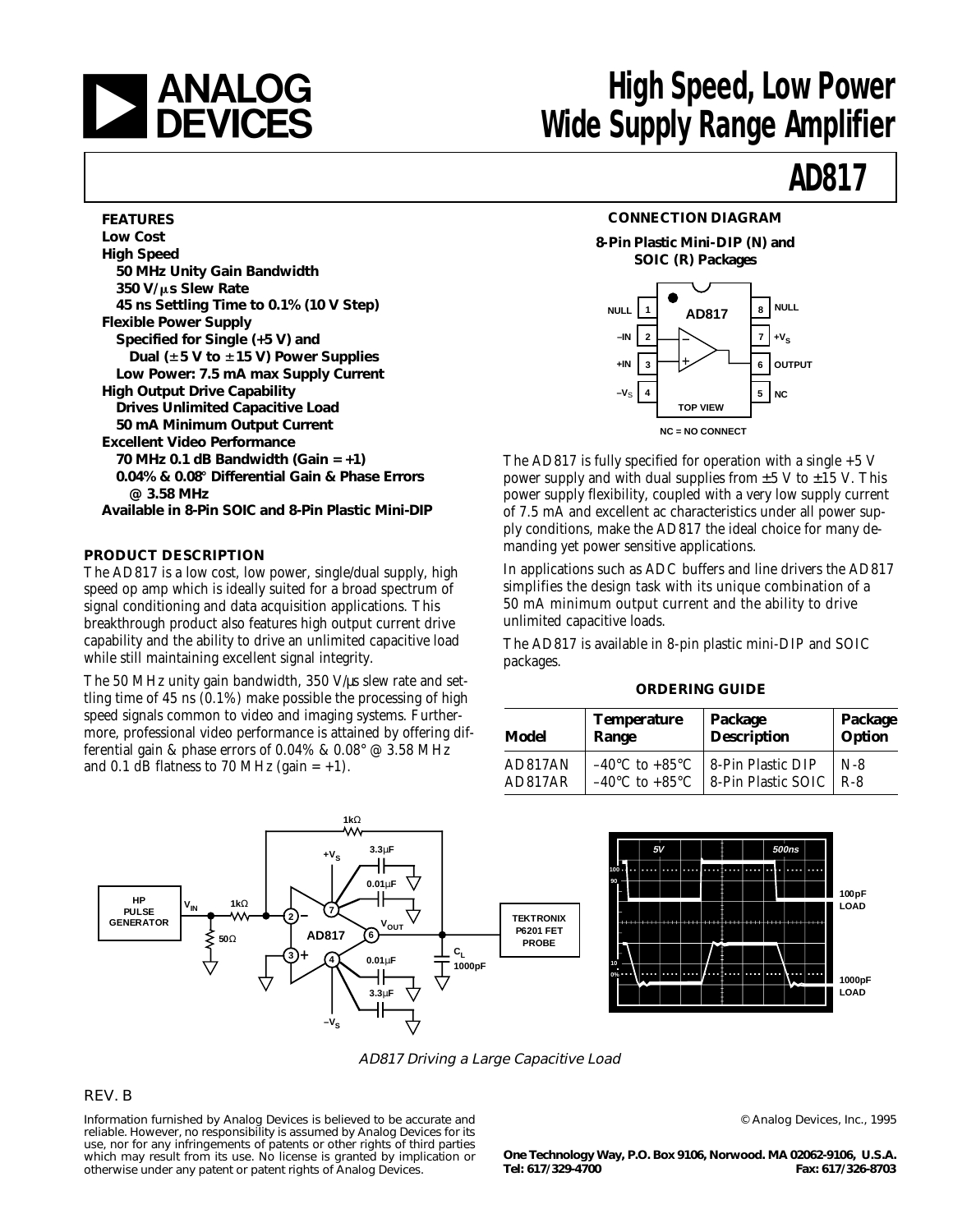# **AD817–SPECIFICATIONS (@ TA = +25**8**C, unless otherwise noted)**

|                                                                                                             |                                                                                                                                                                                                                        |                                                             |                                        | <b>AD817A</b>                                |                       |                                                   |
|-------------------------------------------------------------------------------------------------------------|------------------------------------------------------------------------------------------------------------------------------------------------------------------------------------------------------------------------|-------------------------------------------------------------|----------------------------------------|----------------------------------------------|-----------------------|---------------------------------------------------|
| <b>Parameter</b>                                                                                            | <b>Conditions</b>                                                                                                                                                                                                      | $\mathbf{V}_{\mathbf{S}}$                                   | Min                                    | <b>Typ</b>                                   | Max                   | <b>Units</b>                                      |
| DYNAMIC PERFORMANCE<br>Unity Gain Bandwidth                                                                 |                                                                                                                                                                                                                        | ±5V<br>$\pm 15$ V                                           | 30<br>45<br>25                         | 35<br>50<br>29                               |                       | MHz<br><b>MHz</b><br><b>MHz</b>                   |
| Bandwidth for 0.1 dB Flatness                                                                               | $Gain = +1$                                                                                                                                                                                                            | $0, +5$ V<br>±5V<br>$\pm 15$ V<br>$0, +5$ V                 | 18<br>40<br>10                         | 30<br>70<br>20                               |                       | MHz<br><b>MHz</b><br><b>MHz</b>                   |
| Full Power Bandwidth <sup>1</sup>                                                                           | $V_{\text{OUT}} = 5 V p-p$<br>$R_{LOAD} = 500 \Omega$<br>$V_{OUT} = 20 V p-p$                                                                                                                                          | ±5V                                                         |                                        | 15.9                                         |                       | <b>MHz</b>                                        |
| <b>Slew Rate</b>                                                                                            | $R_{\text{LOAD}} = 1 \text{ k}\Omega$<br>$R_{\text{LOAD}} = 1 \text{ k}\Omega$<br>$Gain = 1$                                                                                                                           | $\pm 15$ V<br>$\pm 5~\mathrm{V}$<br>$\pm 15$ V<br>$0, +5$ V | 200<br>300<br>150                      | 5.6<br>250<br>350<br>200                     |                       | <b>MHz</b><br>$V/\mu s$<br>$V/\mu s$<br>$V/\mu s$ |
| Settling Time to 0.1%                                                                                       | $-2.5$ V to $+2.5$ V<br>0 V-10 V Step, $A_V = -1$                                                                                                                                                                      | ±5V<br>$\pm 15$ V                                           |                                        | 45<br>45                                     |                       | ns<br>ns                                          |
| to 0.01%<br><b>Total Harmonic Distortion</b><br><b>Differential Gain Error</b><br>$(R_{LOAD} = 150 \Omega)$ | $-2.5$ V to $+2.5$ V<br>0 V-10 V Step, $A_V = -1$<br>$F_C = 1 \text{ MHz}$<br><b>NTSC</b><br>$Gain = +2$                                                                                                               | ±5V<br>$\pm 15$ V<br>$\pm 15$ V<br>$\pm 15$ V<br>$\pm 5$ V  |                                        | 70<br>70<br>63<br>0.04<br>0.05               | 0.08<br>0.1           | ns<br>ns<br>dB<br>$\%$<br>$\%$                    |
| <b>Differential Phase Error</b><br>$(R_{LOAD} = 150 \Omega)$                                                | <b>NTSC</b><br>$Gain = +2$                                                                                                                                                                                             | $0, +5$ V<br>$\pm 15$ V<br>±5V<br>$0, +5$ V                 |                                        | 0.11<br>0.08<br>0.06<br>0.14                 | 0.1<br>0.1            | $\%$<br>Degrees<br>Degrees<br>Degrees             |
| <b>INPUT OFFSET VOLTAGE</b><br><b>Offset Drift</b>                                                          | $T_{MIN}$ to $T_{MAX}$                                                                                                                                                                                                 | $\pm 5$ V to $\pm 15$ V                                     |                                        | 0.5<br>10                                    | $\boldsymbol{2}$<br>3 | mV<br>mV<br>$\mu$ V/°C                            |
| <b>INPUT BIAS CURRENT</b>                                                                                   | $T_{MIN}$<br>$T_{MAX}$                                                                                                                                                                                                 | ±5 V, ±15 V                                                 |                                        | 3.3                                          | 6.6<br>10<br>4.4      | $\mu A$<br>$\mu A$<br>$\mu A$                     |
| <b>INPUT OFFSET CURRENT</b><br><b>Offset Current Drift</b>                                                  | $T_{MIN}$ to $T_{MAX}$                                                                                                                                                                                                 | ±5 V, ±15 V                                                 |                                        | 25<br>0.3                                    | 200<br>500            | nA<br>nA<br>$nA$ <sup>o</sup> C                   |
| OPEN LOOP GAIN                                                                                              | $V_{\text{OUT}} = \pm 2.5 \text{ V}$<br>$R_{LOAD} = 500 \Omega$<br>$T_{MIN}$ to $T_{MAX}$<br>$R_{\text{LOAD}} = 150 \Omega$<br>$V_{OUT} = \pm 10 V$<br>$R_{\text{LOAD}} = 1 \text{ k}\Omega$<br>$T_{MIN}$ to $T_{MAX}$ | ±5V<br>$\pm 15$ V                                           | $\mathbf{2}$<br>1.5<br>1.5<br>4<br>2.5 | 4<br>3<br>$\boldsymbol{6}$<br>$\overline{5}$ |                       | V/mV<br>V/mV<br>V/mV<br>V/mV<br>V/mV              |
|                                                                                                             | $V_{\text{OUT}} = \pm 7.5$ V<br>$R_{\text{LOAD}} = 150 \Omega$<br>(50 mA Output)                                                                                                                                       | $\pm 15$ V                                                  | $\boldsymbol{2}$                       | $\overline{\mathbf{4}}$                      |                       | V/mV                                              |
| COMMON-MODE REJECTION                                                                                       | $V_{CM} = \pm 2.5 V$<br>$V_{CM} = \pm 12$ V                                                                                                                                                                            | ±5<br>$\pm 15$ V<br>$\pm 15$ V                              | 78<br>86<br>80                         | 100<br>120<br>100                            |                       | dB<br>dB<br>dB                                    |
| POWER SUPPLY REJECTION                                                                                      | $V_S = \pm 5$ V to $\pm 15$ V<br>$T_{MIN}$ to $T_{MAX}$                                                                                                                                                                |                                                             | 75<br>72                               | 86                                           |                       | dB<br>dB                                          |
| <b>INPUT VOLTAGE NOISE</b>                                                                                  | $f = 10$ kHz                                                                                                                                                                                                           | $\pm 5$ V, $\pm 15$ V                                       |                                        | 15                                           |                       | $nV/\sqrt{Hz}$                                    |
| <b>INPUT CURRENT NOISE</b>                                                                                  | $f = 10$ kHz                                                                                                                                                                                                           | ±5 V, ±15 V                                                 |                                        | 1.5                                          |                       | $pA/\sqrt{Hz}$                                    |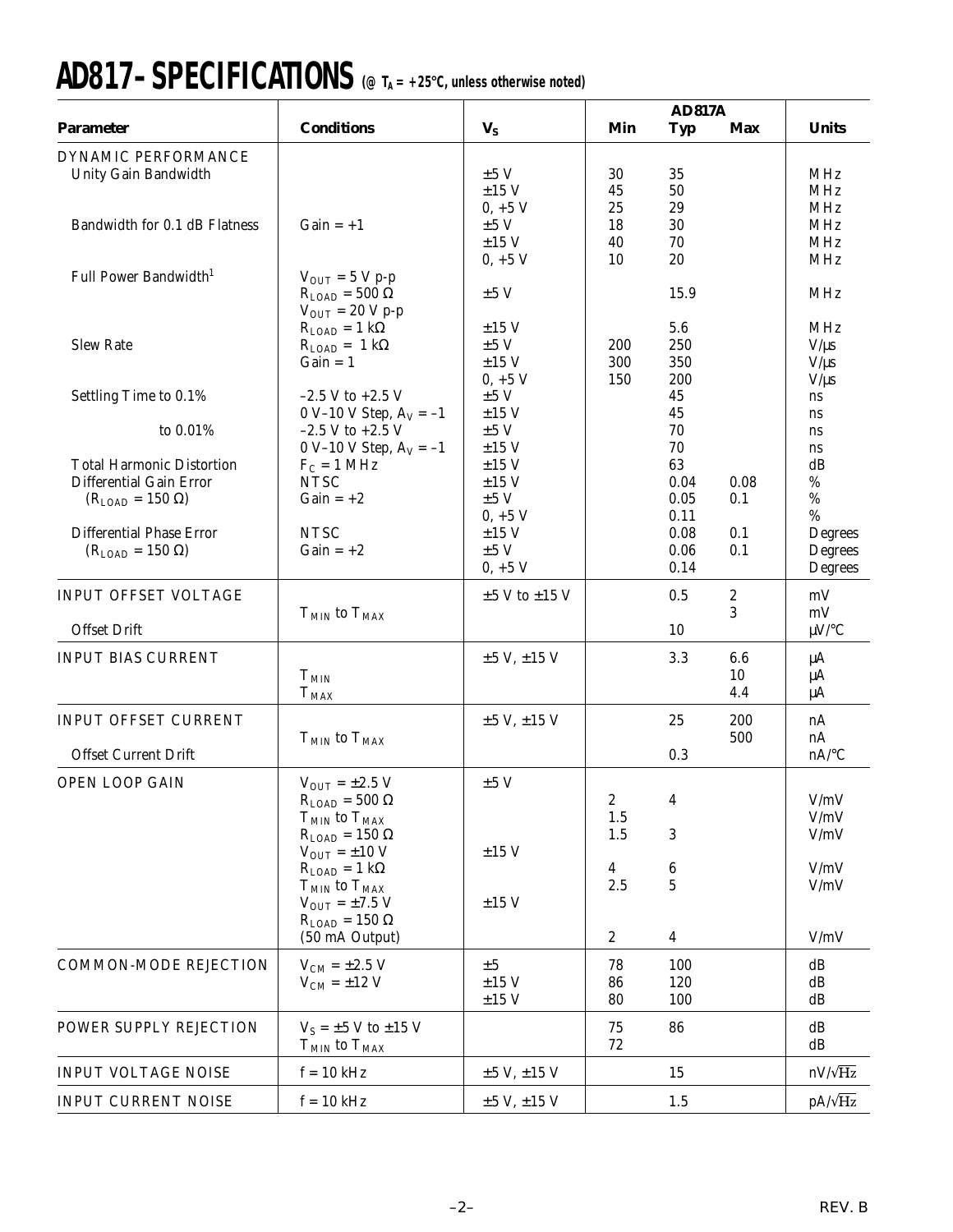|                                                                    |                                                                                                                                                                        |                                                     | <b>AD817A</b>                         |                                |                                          |                                                          |
|--------------------------------------------------------------------|------------------------------------------------------------------------------------------------------------------------------------------------------------------------|-----------------------------------------------------|---------------------------------------|--------------------------------|------------------------------------------|----------------------------------------------------------|
| <b>Parameter</b>                                                   | <b>Conditions</b>                                                                                                                                                      | $V_{S}$                                             | Min                                   | <b>Typ</b>                     | <b>Max</b>                               | <b>Units</b>                                             |
| <b>INPUT COMMON-MODE</b><br><b>VOLTAGE RANGE</b>                   |                                                                                                                                                                        | $\pm 5$ V                                           | $+3.8$<br>$-2.7$                      | $+4.3$<br>$-3.4$               |                                          | $\ensuremath{\mathsf{V}}$<br>$\mathbf V$                 |
|                                                                    |                                                                                                                                                                        | $\pm 15$ V                                          | $+13$<br>$-12$                        | $+14.3$<br>$-13.4$             |                                          | $\ensuremath{\mathsf{V}}$<br>V                           |
|                                                                    |                                                                                                                                                                        | $0, +5$ V                                           | $+3.8$<br>$+1.2$                      | $+4.3$<br>$+0.9$               |                                          | V<br>V                                                   |
| <b>OUTPUT VOLTAGE SWING</b>                                        | $R_{\text{LOAD}} = 500 \Omega$<br>$R_{LOAD} = 150 \Omega$<br>$R_{\text{LOAD}} = 1 \text{ k}\Omega$<br>$R_{\text{LOAD}} = 500 \Omega$<br>$R_{\text{LOAD}} = 500 \Omega$ | ±5V<br>±5V<br>$\pm 15$ V<br>$\pm 15$ V<br>$0, +5$ V | 3.3<br>3.2<br>13.3<br>12.8<br>$+1.5,$ | 3.8<br>$3.6\,$<br>13.7<br>13.4 |                                          | $\pm V$<br>$\pm V$<br>$\pm V$<br>$\pm V$<br>$\mathbf{V}$ |
| <b>Output Current</b><br><b>Short-Circuit Current</b>              |                                                                                                                                                                        | $\pm 15$ V<br>±5V<br>$0, +5$ V<br>$\pm 15$ V        | $+3.5$<br>50<br>50<br>30              | 90                             |                                          | mA<br>mA<br>mA<br>mA                                     |
| <b>INPUT RESISTANCE</b>                                            |                                                                                                                                                                        |                                                     |                                       | 300                            |                                          | $k\Omega$                                                |
| <b>INPUT CAPACITANCE</b>                                           |                                                                                                                                                                        |                                                     |                                       | 1.5                            |                                          | pF                                                       |
| <b>OUTPUT RESISTANCE</b>                                           | Open Loop                                                                                                                                                              |                                                     |                                       | 8                              |                                          | $\Omega$                                                 |
| <b>POWER SUPPLY</b><br><b>Operating Range</b><br>Quiescent Current | <b>Dual Supply</b><br><b>Single Supply</b><br>$T_{MIN}$ to $T_{MAX}$<br>$T_{MIN}$ to $T_{MAX}$                                                                         | ±5V<br>$\pm 5$ V<br>$\pm 15$ V<br>$\pm 15$ V        | $\pm 2.5$<br>$+5$                     | 7.0<br>7.0                     | ±18<br>$+36$<br>7.5<br>7.5<br>7.5<br>7.5 | V<br>V<br>mA<br>mA<br>mA<br>mA                           |

#### **NOTES**

<sup>1</sup>Full power bandwidth = slew rate/2  $\pi$  V<sub>PEAK</sub>.

Specifications subject to change without notice.

#### **ABSOLUTE MAXIMUM RATINGS<sup>1</sup>**

| Internal Power Dissipation <sup>2</sup>                                       |  |
|-------------------------------------------------------------------------------|--|
| Plastic (N)  See Derating Curves                                              |  |
| Small Outline (R)  See Derating Curves                                        |  |
| Input Voltage (Common Mode) $\dots \dots \dots \dots \dots \dots \dots \dots$ |  |
|                                                                               |  |
| Output Short Circuit Duration  See Derating Curves                            |  |
| Storage Temperature Range N, R  -65°C to +125°C                               |  |
| Operating Temperature Range 40 $\rm ^{\circ}C$ to +85 $\rm ^{\circ}C$         |  |
| Lead Temperature Range (Soldering 10 sec)  +300°C                             |  |
|                                                                               |  |

**NOTES** 

<sup>1</sup>Stresses above those listed under "Absolute Maximum Ratings" may cause permanent damage to the device. This is a stress rating only and functional operation of the device at these or any other conditions above those indicated in the operational section of this specification is not implied. Exposure to absolute maximum rating conditions for extended periods may affect device reliability.

<sup>2</sup>Specification is for device in free air: 8-pin plastic package:  $\theta_{JA} = 100^{\circ}C/watt;$ 8-pin SOIC package:  $\theta_{JA} = 160^{\circ}$ C/watt.



Maximum Power Dissipation vs. Temperature

#### **CAUTION**

ESD (electrostatic discharge) sensitive device. Electrostatic charges as high as 4000 V readily accumulate on the human body and test equipment and can discharge without detection. Although the AD817 features proprietary ESD protection circuitry, permanent damage may occur on devices subjected to high energy electrostatic discharges. Therefore, proper ESD precautions are recommended to avoid performance degradation or loss of functionality.

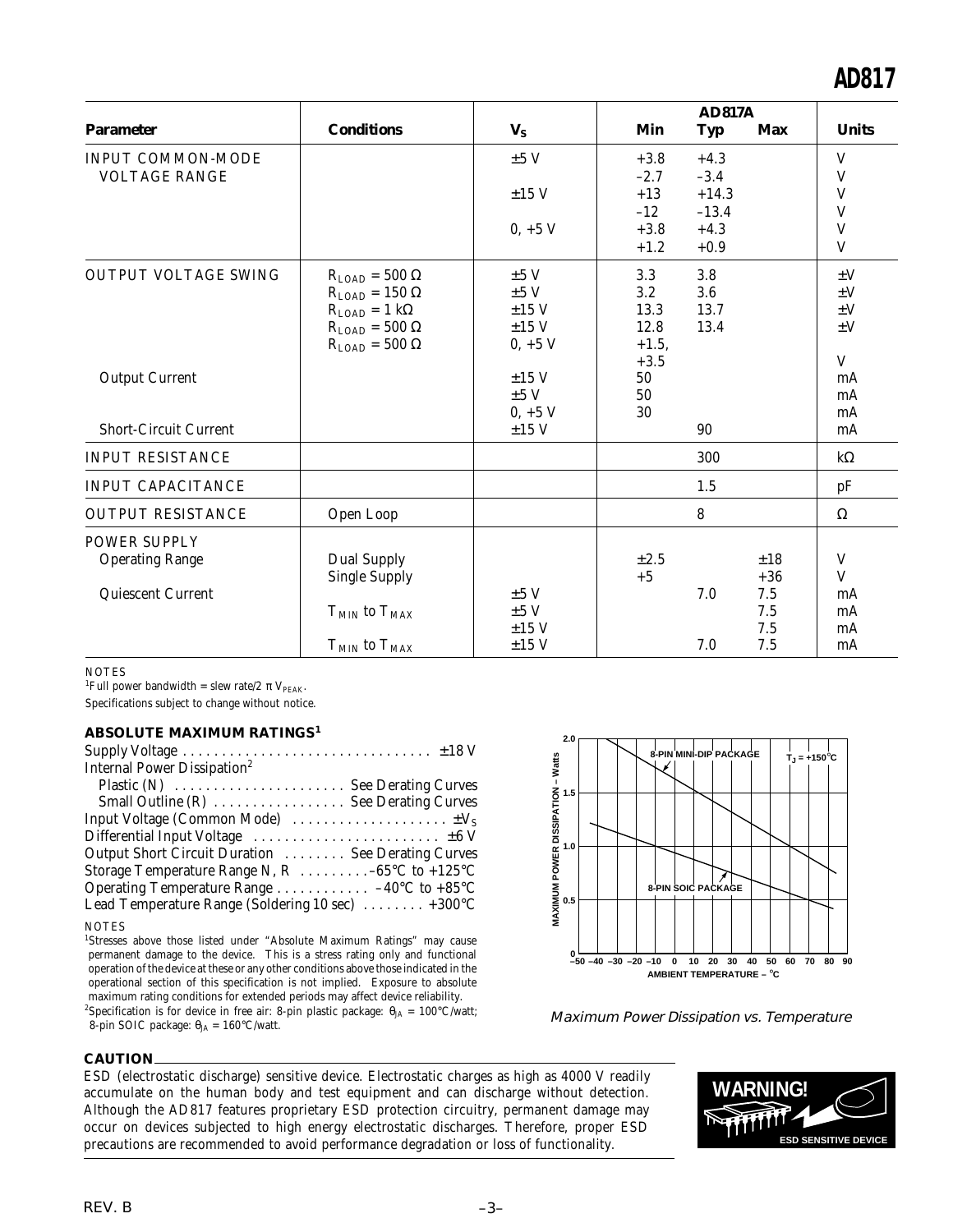# **AD817–Typical Characteristics**



Figure 1. Common-Mode Voltage Range vs. Supply



Figure 2. Output Voltage Swing vs. Supply



Figure 3. Output Voltage Swing vs. Load Resistance



Figure 4. Quiescent Supply Current vs. Supply Voltage for Various Temperatures



Figure 5. Slew Rate vs. Supply Voltage



Figure 6. Closed-Loop Output Impedance vs. Frequency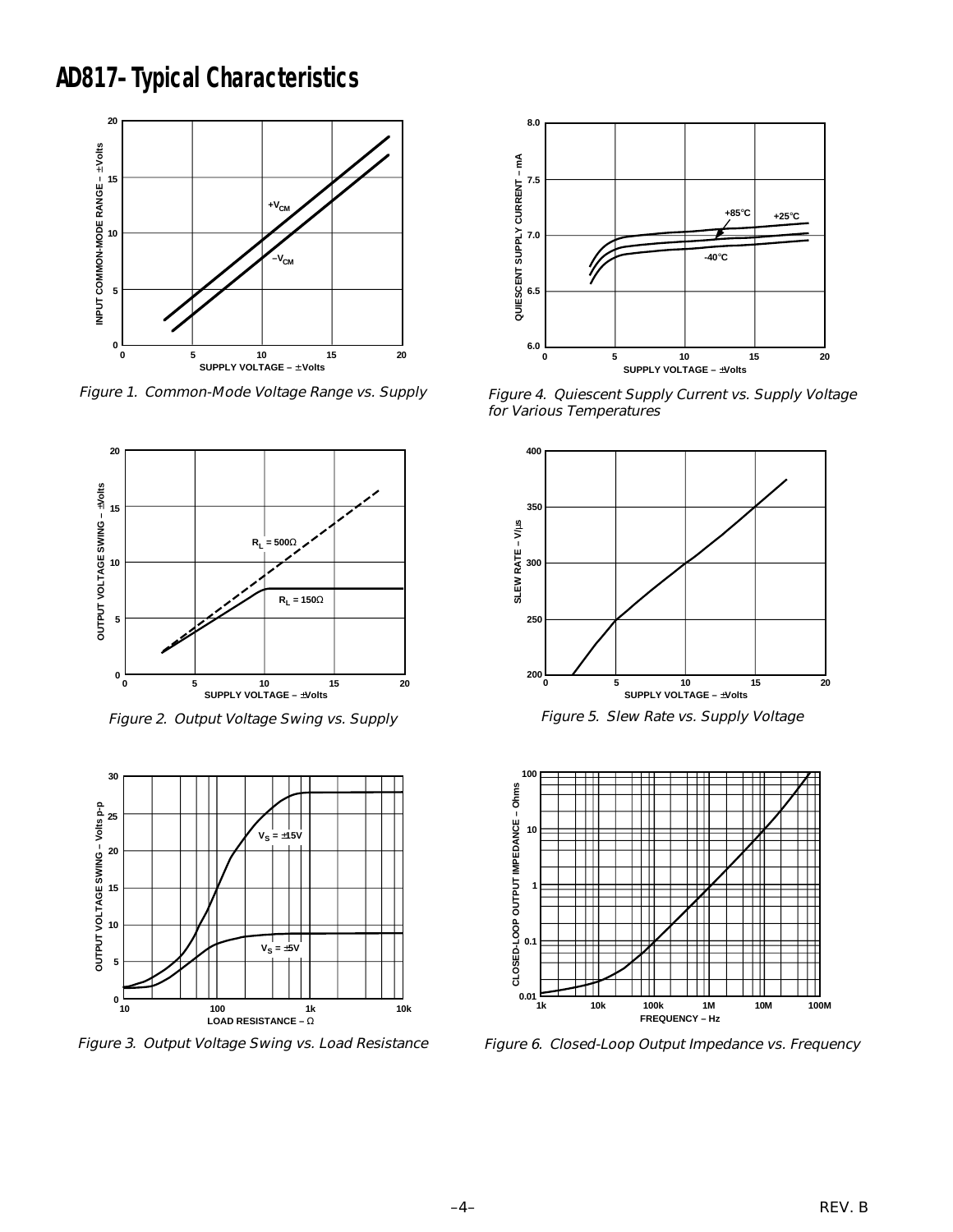

Figure 7. Input Bias Current vs. Temperature



Figure 8. Short Circuit Current vs. Temperature



Figure 9. Unity Gain Bandwidth and Phase Margin vs. Temperature



Figure 10. Open-Loop Gain and Phase Margin vs. Frequency



Figure 11. Open Loop Gain vs. Load Resistance



Figure 12. Power Supply Rejection vs. Frequency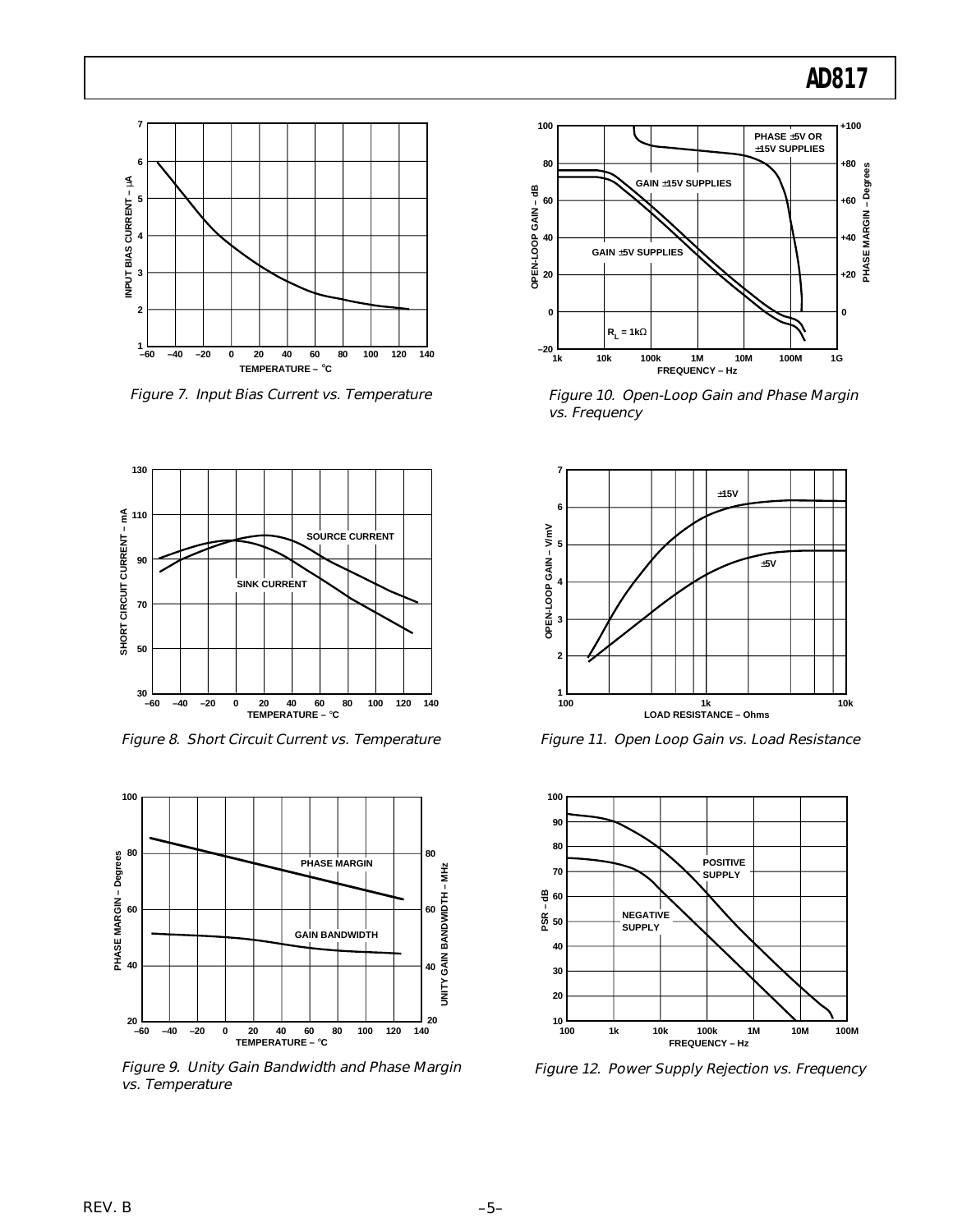**AD817–Typical Characteristics**



Figure 13. Common-Mode Rejection vs. Frequency



Figure 14. Large Signal Frequency Response



Figure 15. Output Swing and Error vs. Settling Time



Figure 16. Harmonic Distortion vs. Frequency



Figure 17. Input Voltage Noise Spectral Density

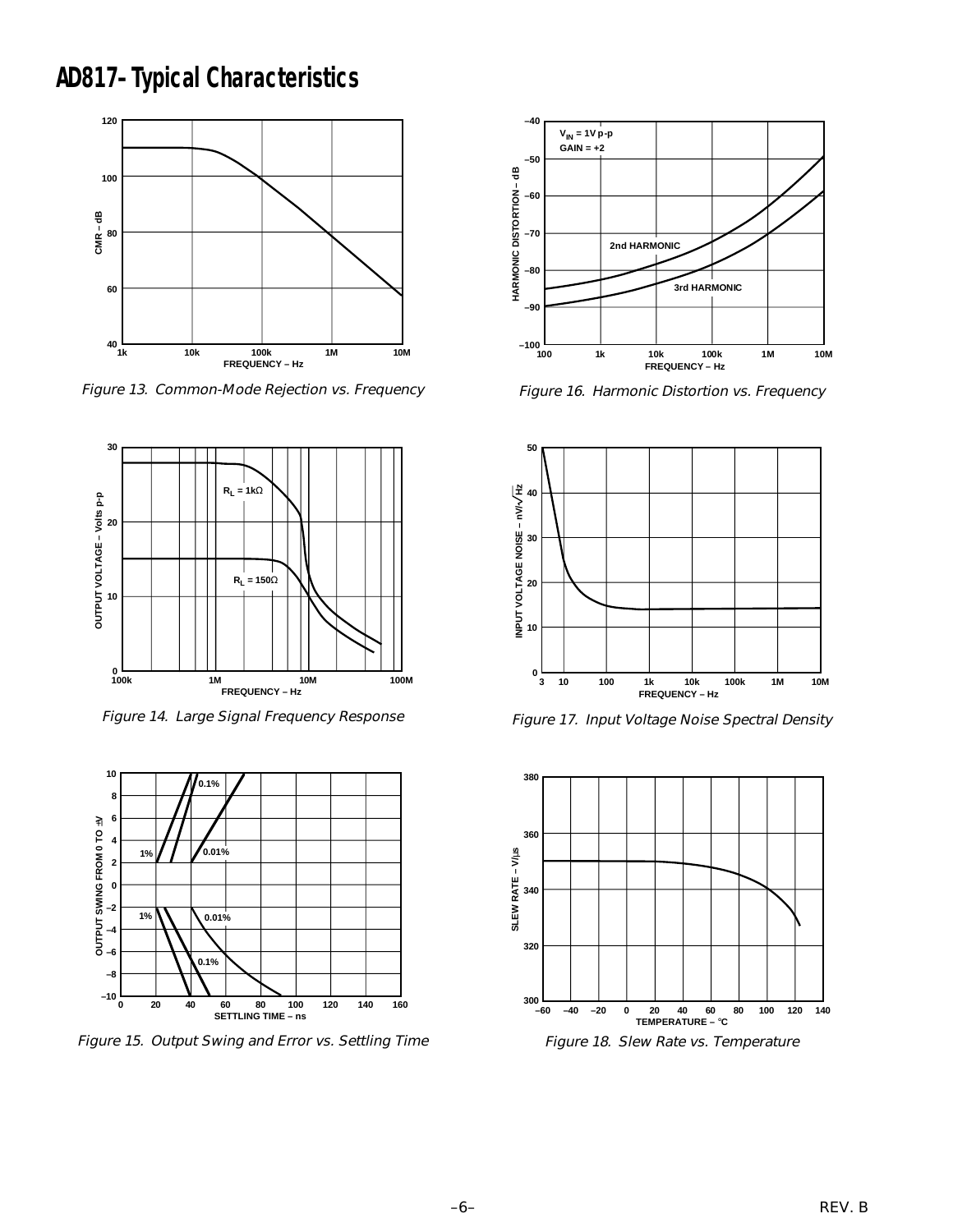

Figure 19. Differential Gain and Phase vs. Supply Voltage



Figure 20. Closed-Loop Gain vs. Frequency,  $Gain = -1$ 



Figure 21. Closed-Loop Gain vs. Frequency,  $Gain = +1$ 



Figure 22. Noninverting Amplifier Connection



Figure 23. Noninverting Large Signal Pulse Response,  $R_L = 1 k\Omega$ 



Figure 24. Noninverting Small Signal Pulse Response,  $R_L = 1 k\Omega$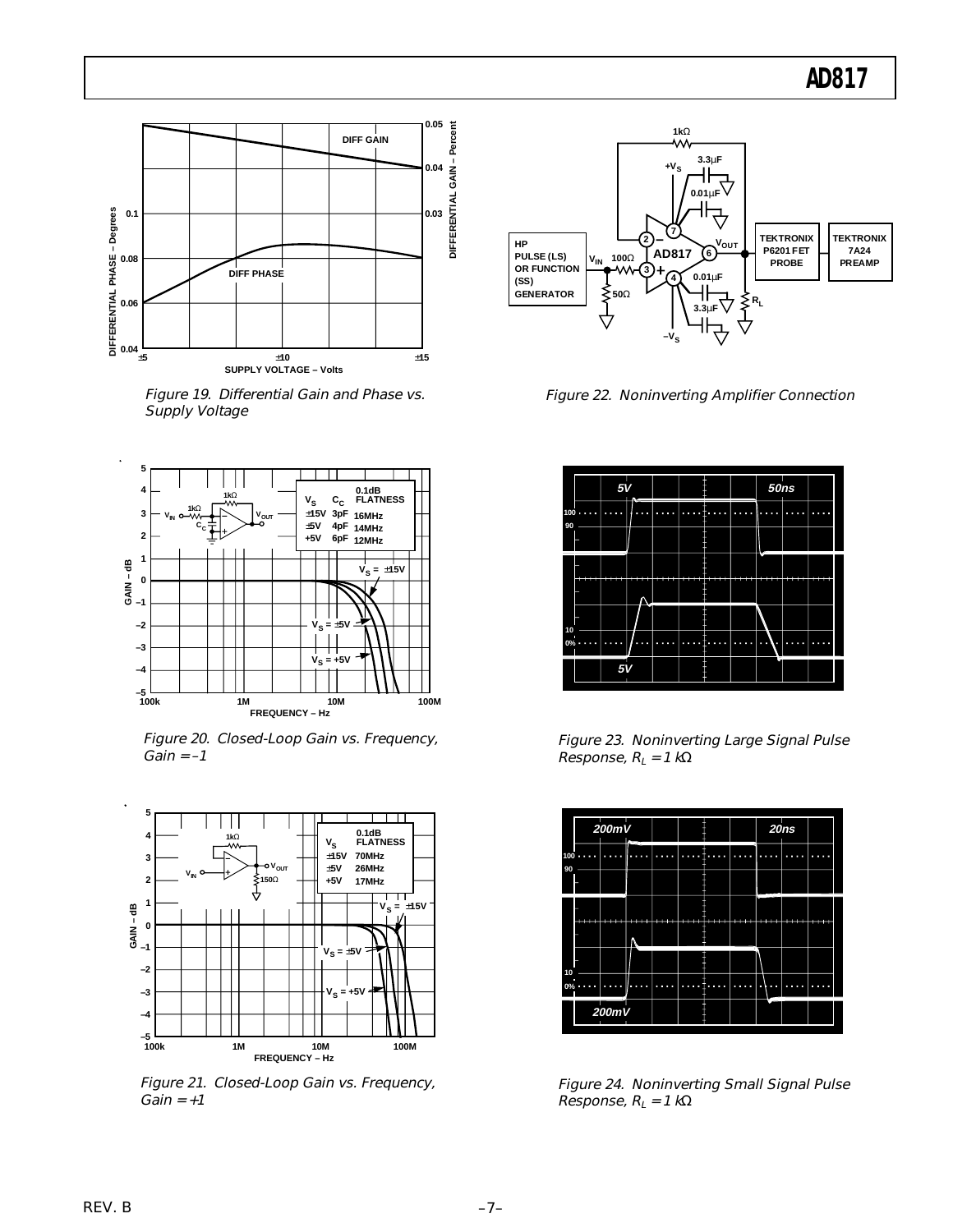# **AD817–Typical Characteristics**



Figure 25. Noninverting Large Signal Pulse Response,  $R_L$  = 150  $\Omega$ 



Figure 26. Noninverting Small Signal Pulse Response,  $R_L$  = 150  $\Omega$ 



Figure 27. Inverting Amplifier Connection



Figure 28. Inverting Large Signal Pulse Response,  $R_L = 1 k\Omega$ 



Figure 29. Inverting Small Signal Pulse Response,  $R_L = 1$  kΩ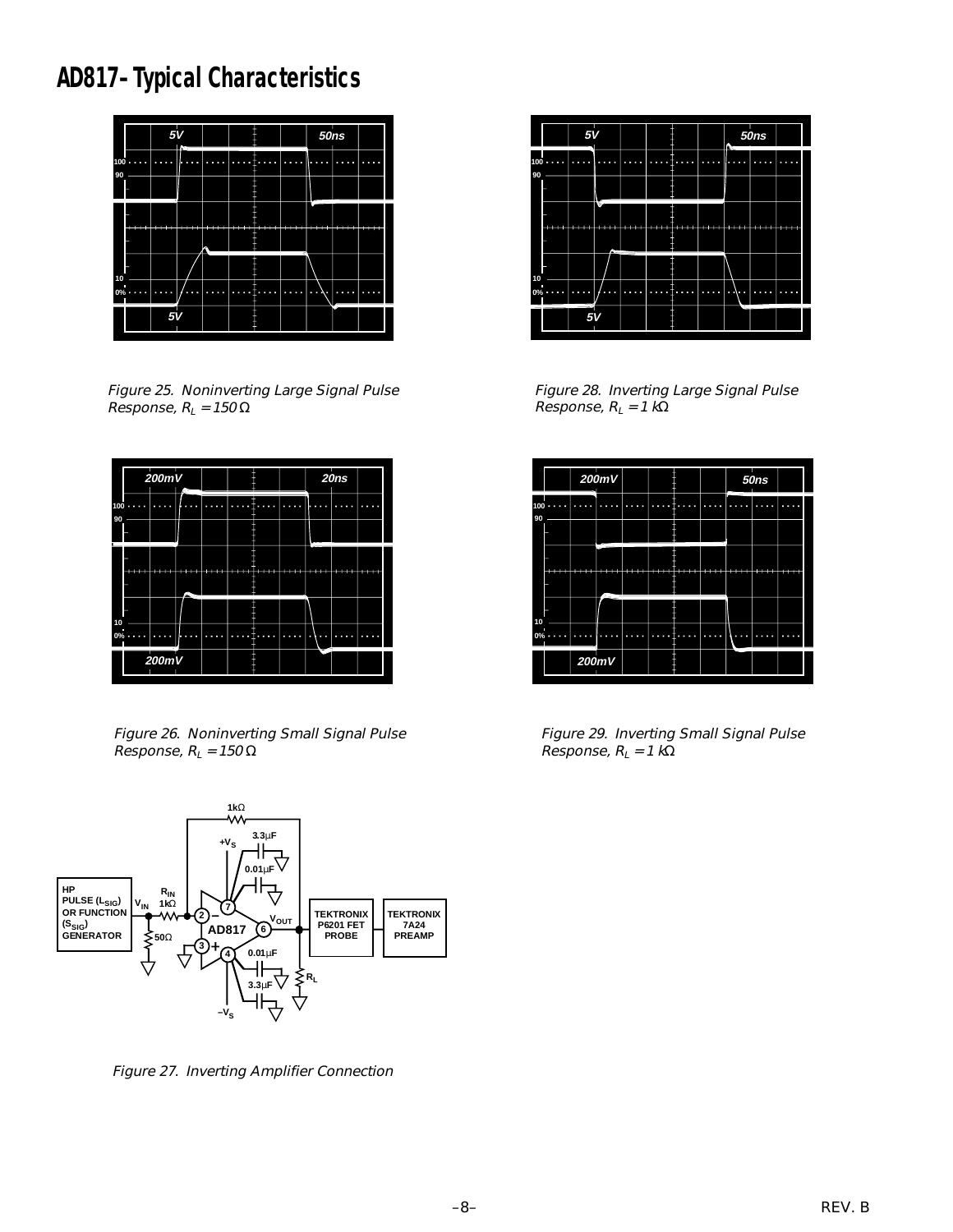#### **DRIVING CAPACITIVE LOADS**

The internal compensation of the AD817, together with its high output current drive, permit excellent large signal performance while driving extremely high capacitive loads.



Figure 30a. Inverting Amplifier Driving a 1000 pF Capacitive Load



Figure 30b. Inverting Amplifier Pulse Response While Driving Capacitive Loads

#### **THEORY OF OPERATION**

The AD817 is a low cost, wide band, high performance operational amplifier which effectively drives heavy capacitive or resistive loads. It also provides a constant slew rate, bandwidth and settling time over its entire specified temperature range.

The AD817 (Figure 31) consists of a degenerated NPN differential pair driving matched PNPs in a folded-cascode gain stage. The output buffer stage employs emitter followers in a class AB amplifier which delivers the necessary current to the load while maintaining low levels of distortion.

The capacitor,  $C_F$ , in the output stage mitigates the effect of capacitive loads. At low frequencies, and with low capacitive loads, the gain from the compensation node to the output is very close to unity. In this case,  $C_F$  is bootstrapped and does not contribute to the overall compensation capacitance of the device. As the capacitive load is increased, a pole is formed with the output impedance of the output stage. This reduces the gain, and therefore,  $C_F$  is incompletely bootstrapped. Effectively, some fraction of  $C_F$  contributes to the overall compensation capacitance, reducing the unity gain bandwidth. As the load capacitance is further increased, the bandwidth continues to fall, maintaining the stability of the amplifier.



Figure 31. Simplified Schematic

#### **INPUT CONSIDERATIONS**

An input protection resistor ( $R_{IN}$  in Figure 22) is required in circuits where the input to the AD817 will be subjected to transient or continuous overload voltages exceeding the +6 V maximum differential limit. This resistor provides protection for the input transistors by limiting their maximum base current.

For high performance circuits, it is recommended that a "balancing" resistor be used to reduce the offset errors caused by bias current flowing through the input and feedback resistors. The balancing resistor equals the parallel combination of  $R_{IN}$ and  $R<sub>F</sub>$  and thus provides a matched impedance at each input terminal. The offset voltage error will then be reduced by more than an order of magnitude.

#### **GROUNDING & BYPASSING**

When designing high frequency circuits, some special precautions are in order. Circuits must be built with short interconnect leads. When wiring components, care should be taken to provide a low resistance, low inductance path to ground. Sockets should be avoided, since their increased interlead capacitance can degrade circuit bandwidth.

Feedback resistors should be of low enough value  $(<1 \text{ k}\Omega)$  to assure that the time constant formed with the inherent stray capacitance at the amplifier's summing junction will not limit performance. This parasitic capacitance, along with the parallel resistance of  $R_F/R_{IN}$ , form a pole in the loop transmission which may result in peaking. A small capacitance (1 pF–5 pF) may be used in parallel with the feedback resistor to neutralize this effect.

Power supply leads should be bypassed to ground as close as possible to the amplifier pins. Ceramic disc capacitors of 0.1 µF are recommended.



Figure 32. Offset Null Configuration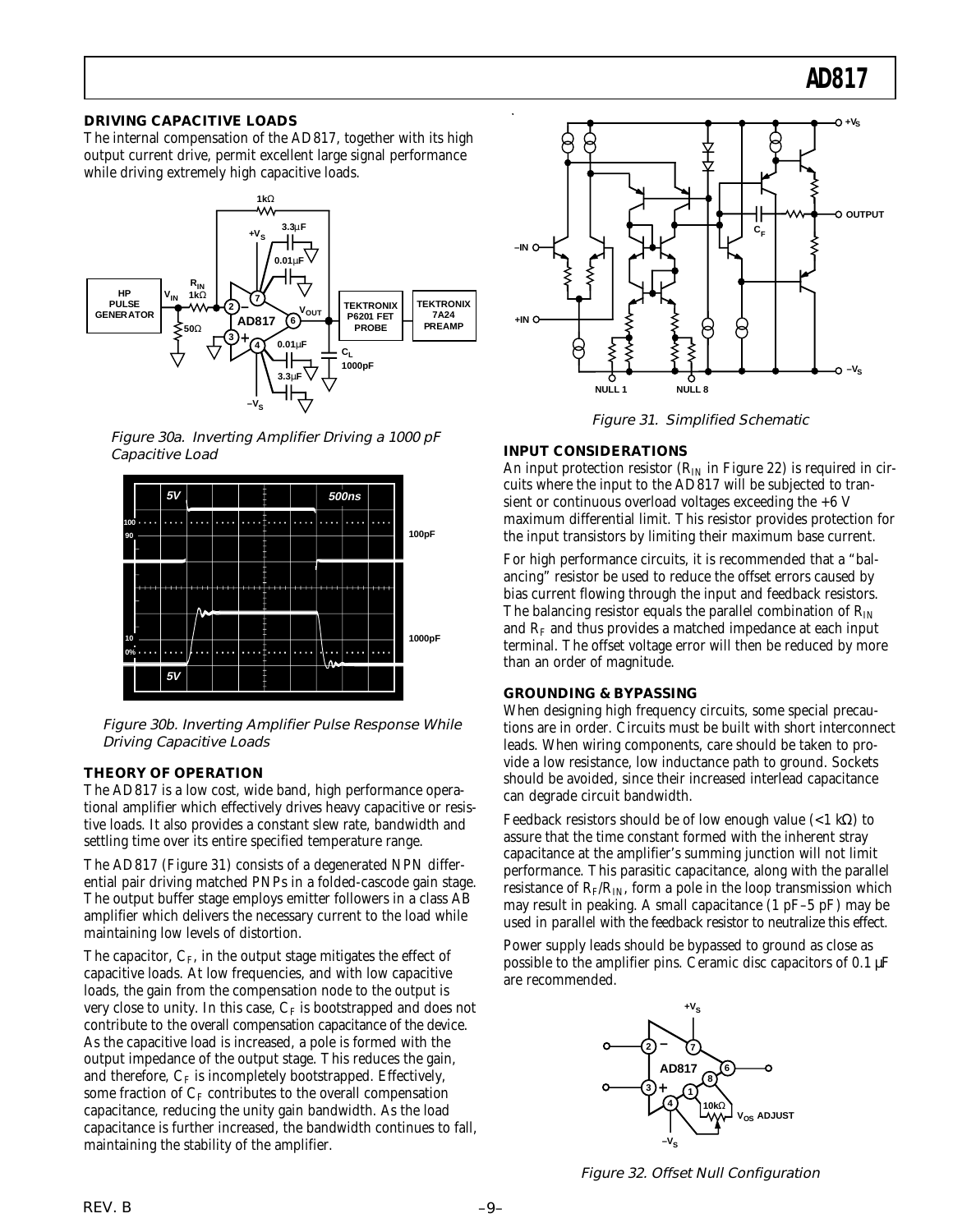#### **OFFSET NULLING**

The input offset voltage of the AD817 is inherently very low. However, if additional nulling is required, the circuit shown in Figure 32 can be used. The null range of the AD817 in this configuration is  $\pm 15$  mV.

#### **AD817 SETTLING TIME**

Settling time is comprised primarily of two regions. The first is the slew time in which the amplifier is overdriven, where the output voltage rate of change is at its maximum. The second is the linear time period required for the amplifier to settle to within a specified percent of the final value.



Figure 33. Settling Time in ns 0 V to +10 V

Measuring the rapid settling time of AD817 (45 ns to 0.1% and 70 ns to 0.01%–10 V step) requires applying an input pulse with a very fast edge and an extremely flat top. With the AD817 configured in a gain of –1, a clamped false summing junction responds when the output error is within the sum of two diode voltages (ª1 volt). The signal is then amplified 20 times by a clamped amplifier whose output is connected directly to a sampling oscilloscope. Figures 33 and 34 show the settling time of the AD817, with a 10 volt step applied.



Figure 34. Settling Time in ns 0 V to –10 V



Figure 35. Settling Time Test Circuit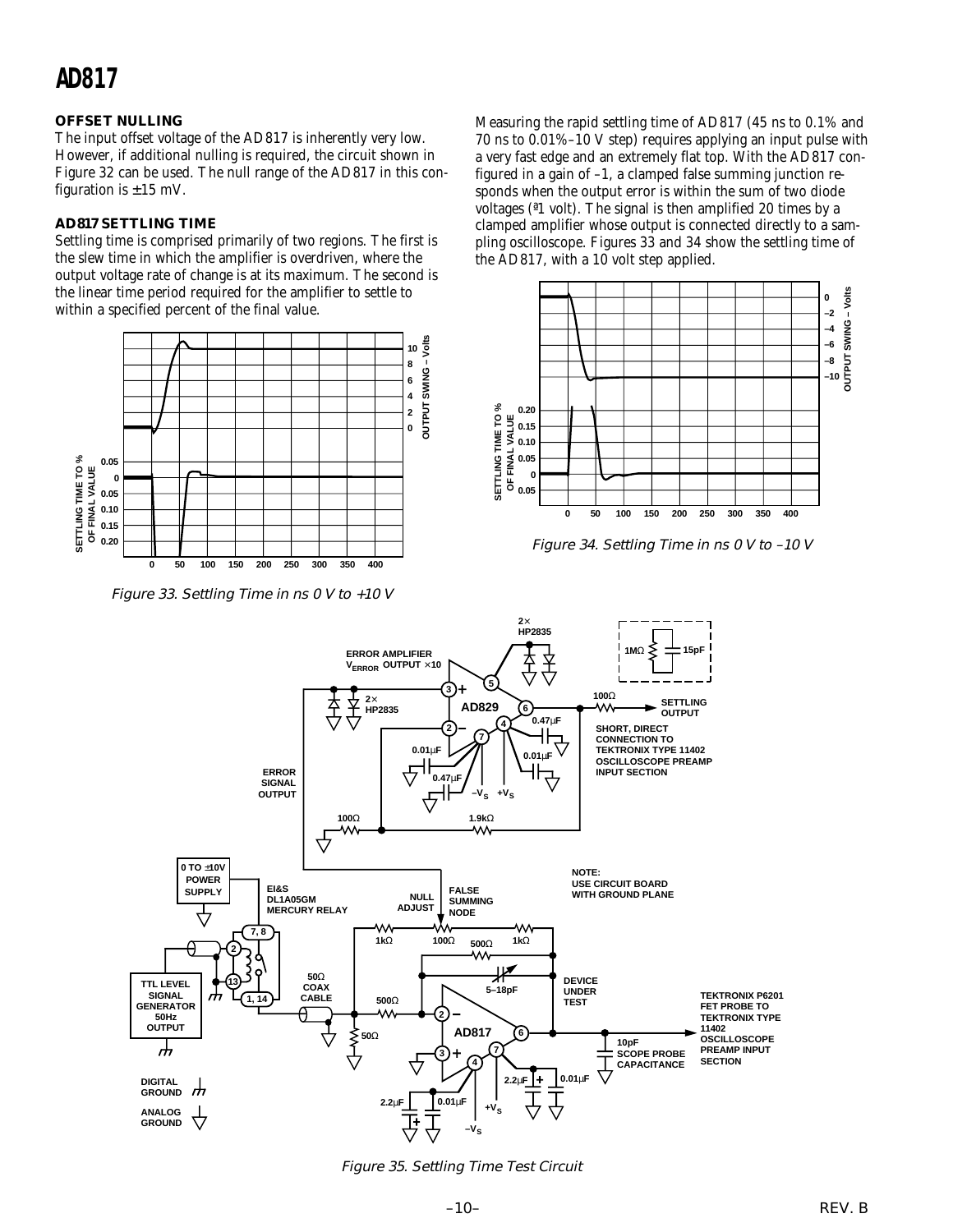#### **A HIGH PERFORMANCE ADC INPUT BUFFER**

High performance analog to digital converters (ADCs) require input buffers with correspondingly high bandwidths and very low levels of distortion. Typical requirements include distortion levels of –60 dB to –70 dB for a 1 volt p-p signal and bandwidths of 10 MHz or more. In addition, an ADC buffer may need to drive very large capacitive loads.

The circuit of Figure 36 is useful for driving high speed converters such as the differential input of the AD733, 10-bit ADC. This circuit may be used with other converters with only minor modifications. Using the AD817 provides the user with the option of either operating the buffer in differential mode or from a single  $+5$  volt supply. Operating from a  $+5$  volt power supply helps to avoid overdriving the ADC—a common problem with buffers operating at higher supply voltages.

#### **SINGLE SUPPLY OPERATION**

Another exciting feature of the AD817 is its ability to perform well in a single supply configuration. The AD817 is ideally suited for applications that require low power dissipation and high output current and those which need to drive large capacitive loads, such as high speed buffering and instrumentation.

Referring to Figure 37, careful consideration should be given to the proper selection of component values. The choices for this particular circuit are: R1+ R3//R2 combine with C1 to form a low frequency corner of approximately 300 Hz.



Figure 37. Single Supply Amplifier Configuration

Combining R3 with C2 forms a low-pass filter with a corner frequency of 1.5 kHz. This is needed to maintain amplifier PSRR, since the supply is connected to  $V_{IN}$  through the input divider. The values for  $R_L$  and  $C_L$  were chosen to demonstrate the AD817's exceptional output drive capability. In this configuration, the output is centered around 2.5 V. In order to eliminate the static dc current associated with this level, C3 was inserted in series with RL.



Figure 36. A Differential Input Buffer for High Bandwidth ADCs